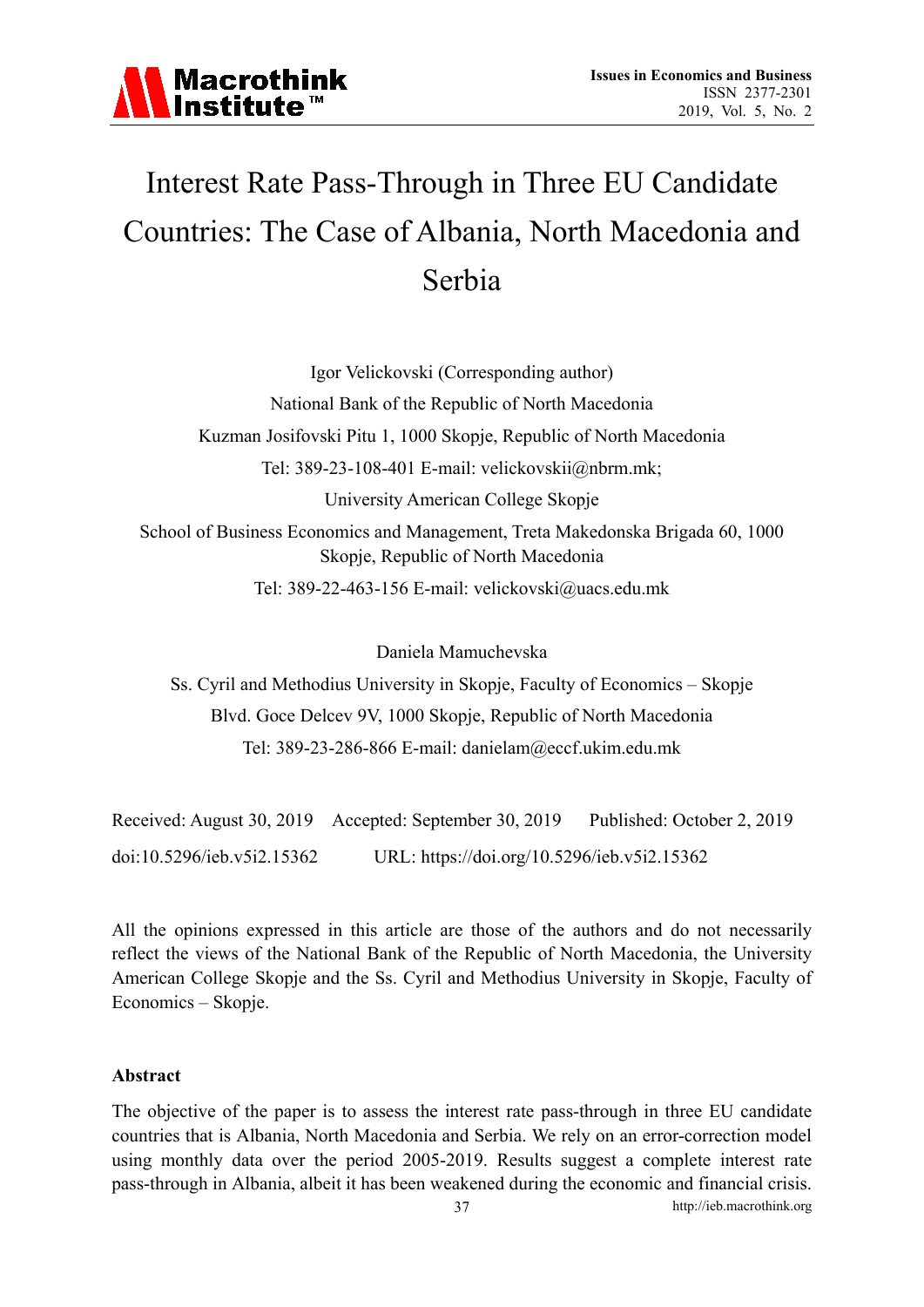# Macrothink<br>Institute™

The relatively fast speed of adjustment indicates an effective interest rate transmission channel. In the Macedonian case, the changes of the monetary policy rate are transmitted completely to the bank lending rate, but not to the bank borrowing rate. The transmission via the money market rate has improved after the global economic and financial turmoil. In the case of Serbia, the results also suggest complete interest rate pass-through indicating that the monetary policy rate changes are transmitted into retail rates offered by the banks to savers and borrowers in the long run. Nevertheless, the speed of adjustment is relatively slow. In general, the estimated speed and extent of the response of money market interest rate and bank retail interest rates to changes in the monetary policy rate gives an indication of effective interest rate transmission channel in the case of Albania and Serbia. On the other hand, it is moderately effective in the case of North Macedonia given that the central bank rate changes affect mainly bank lending rate but not borrowing rate.

**Keywords:** Interest rate pass-through, Error-correction model, Central bank, Banks

### **1. Introduction**

The Western Balkan countries are in different stages of the negotiation process for joining the European Union. North Macedonia was the first country from the Western Balkan to be granted European Union candidate status in 2005, followed by Serbia in 2012 and Albania in 2014. Serbia already opened the negotiation process with European Union in 2014, while Albania and North Macedonia expect to receive approval to start this process in 2019. Although their willingness to join the European Union is undoubted, it will still take some time before they gain full membership. In meantime, during the transition process which started in the early 90's these three countries have been conducting an independent monetary policy to some degree. Albania and Serbia adopted floating exchange rate regime allowing higher flexibility for the monetary policy in terms of shock absorption. On the other hand, North Macedonia has followed pegged exchange rate regime for more than two decades, which in combination with capital controls has enabled certain degree of independent monetary policy (Note 1).

In this context, the interest rate pass-through is very important issue in terms of assessing the ability to conduct an independent monetary policy. Central banks use various instruments to influence money market rates. Their changes, in turn, are transmitted into retail rates offered by the banks to savers and borrowers. Albania, North Macedonia and Serbia are bank-based economies in which banking is the dominant source of financing and therefore, the retail interest rates determined by the banks may substantially affect the consumption and investment decisions made by households and firms. Thus, the extent and speed of transmission of monetary policy rate changes is particularly relevant to policy decisions taken by the central banks of Albania, North Macedonia and Serbia.

Given the limited research for these three countries, our paper contributes to the interest rate pass-through literature by assessing in an error-correction framework, the extent and speed of adjustment of money market and retail rates to monetary policy rate changes during the recent period. Furthermore, by using data from 2005 until 2019 we examine how stable the interest rate pass-through is considering possible structural shifts driven by the global economic and financial crisis.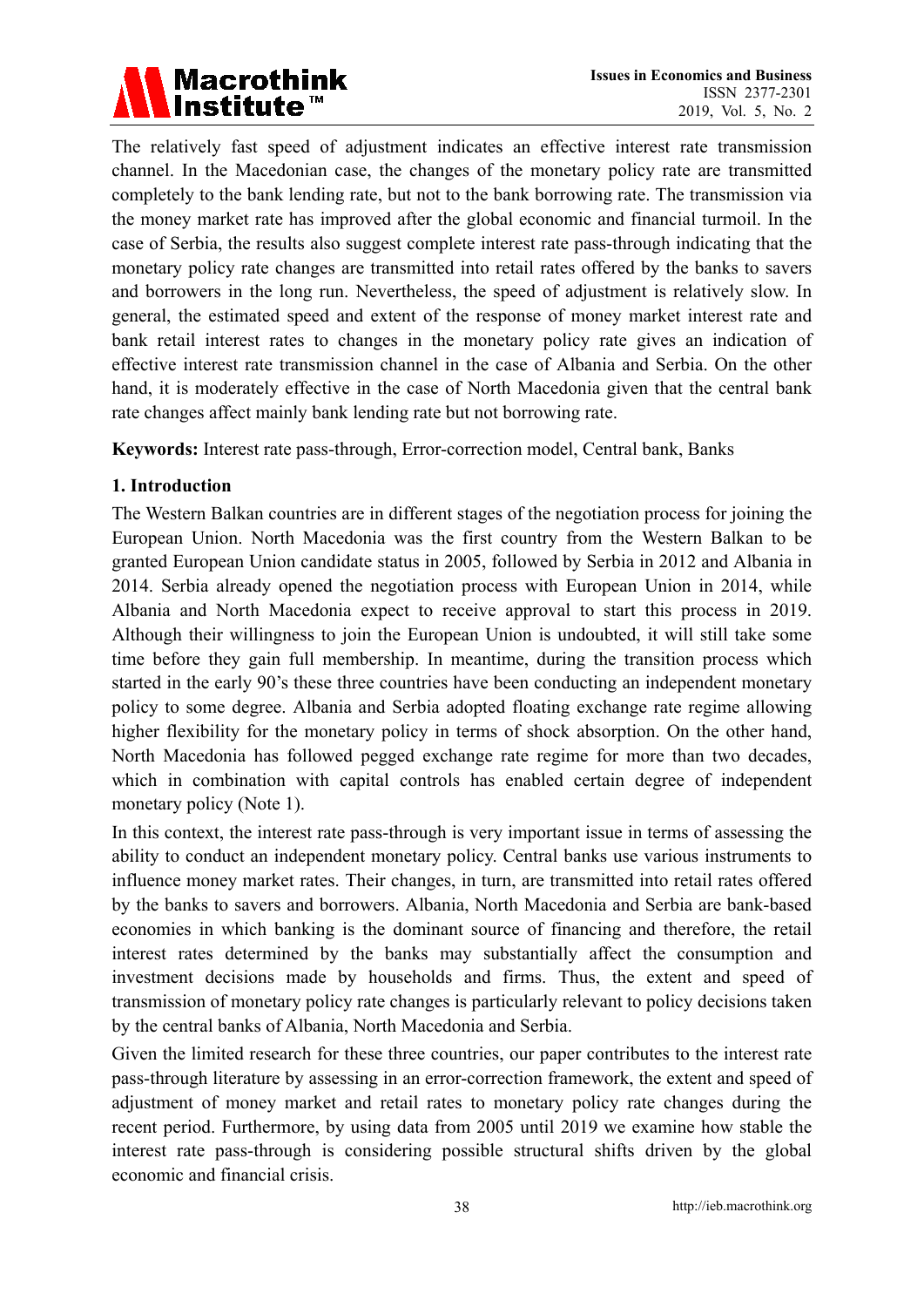# Macrothink<br>|Institute™

The rest of the paper is organized as follows. The next section reviews the literature; Section 3 explains the data, methodology and estimation approach; Section 4 discusses the empirical results; and the final section concludes the paper.

### **2. Literature Review**

Interest rate pass-through is an important issue for central bankers in evaluating the efficiency of a country's banking system. Many studies estimate certain pass-through coefficients that describe the banks' interest-setting behaviour. They aim to investigate whether there are price rigidities and incomplete pass-through behavior, such that central bank interest rate and money market interest rate changes are not directly reflected in adjusted bank interest rates. Thus, the estimation of how bank interest rates react to changes in central bank or money market interest rates is motivated by the aim of analyzing how well banks perform as financial intermediaries. Moreover, the extent and speed to which changes in funding costs are passed on to bank customers should be known by monetary authorities (De Bondt, 2005; Liu et al., 2008; Rosen, 2002; Sander & Kleimeier, 2004; Wang & Lee, 2009).

Rousseas (1985) proposed a simple theoretical model for interest rate pass-through assuming perfect competitive markets. In this context, bank lending rates would change one-to-one with the monetary policy rate resulting in a complete pass-through. However, this assumption is often violated in practice because the banking and financial market structures show rather monopoly or oligopoly behavior of banks (firms). Hefferman (1996) also emphasized that imperfect market competition is responsible for the dynamics of retail interest rates. Therefore, an incomplete pass through could be expected. Also, Sørensen and Werner (2006) argued that the varying degrees of competition in the banking sector are responsible for limited bank interest rate pass-through. In addition, regulations on interest rate ceilings, costs that are associated with adjustments, bank exposure to interest rate risks, credit risks, and the long-term relationships between banks and their customers are possible factors for lag adjustment of bank interest rates (Kwapil & Scharler, 2006). Holton and d'Acri (2015) focusing on the euro area banks, report a significant effect of credit risk on the interest rate pass-through. Moreover, Kapuściński and Stanislawska (2018) suggest that money market interest rates may not be a sufficiently good proxy for banks' funding costs, especially in the periods of increased financial stress and for analyses of the transmission of negative interest rates.

Several studies find that the interest rate channel has the most prominent role in comparison with other monetary channels (exchange rate channel, credit channel and asset prices channel) in the euro area (Angeloni et al., 2003; McAdam & Morgan, 2001). Since the financial crisis of 2008, literature has switched the interest to compare the pass-through between pre financial crisis and after financial crisis period. Hristo et al. (2014) found that the pass-through was obstructed during the period from 2008 to 2011, indicating that monetary policies were distorted during the after financial crisis period. On the other hand, Borstel et al. (2016) evaluated the bank lending rates pass-through in 11 euro members and estimated that the interest rates pass-through didn't have significant change during the 2008 financial crisis period. Paries et al. (2014) estimate for the four largest euro area countries (Germany, France, Italy and Spain) that downward adjustments in policy rates and market reference rates translated into an associated reduction in bank lending rates. In the case of Spain and Italy,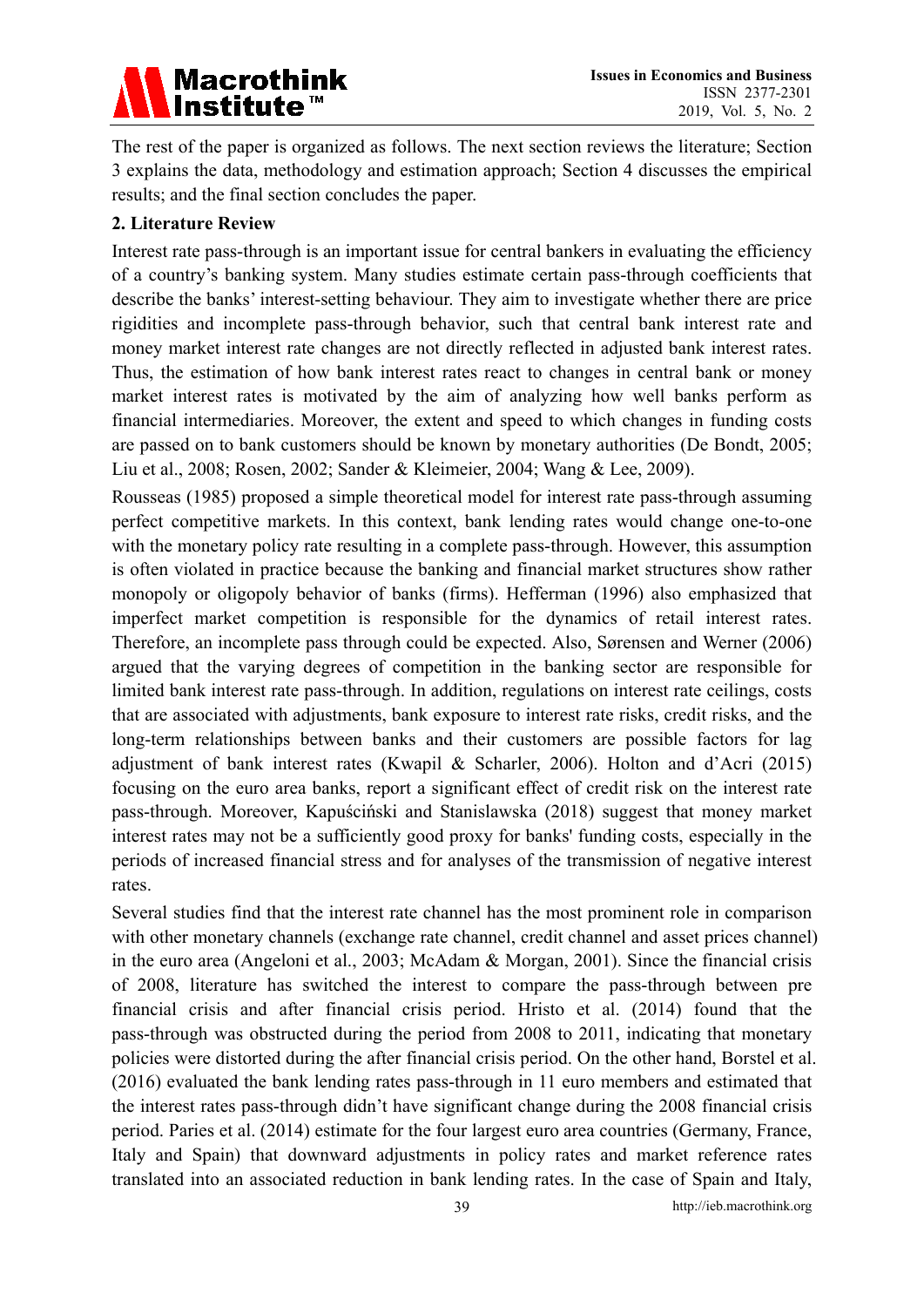### **Macrothink** <u>Institute</u>™

however, sovereign bond market tensions and a deteriorating macroeconomic environment have put upward pressure on composite lending rates to non-financial corporations and households. Results show incomplete pass-through of changes in money market rates targeted by the central bank to firms' lending rates, with increases in sovereign bond yields affecting the cost of finance for firms, particularly in stressed countries. A useful survey on the empirical literature on the retail bank interest rate pass-through in the euro area countries is provided by Andries and Billon (2016).

Focusing on the determinants of interest rate pass-through, Gigineishvili (2011) finds that per capita GDP, inflation, exchange rate flexibility, credit quality, and banking competition strengthen the pass-through, whereas market volatility and excess banking liquidity impede it. The latter is particularly important for transition countries, including Albania, North Macedonia and Serbia, since most of them implement monetary policy in structural surplus of liquidity. The amount and scope of research on the interest rate transmission channels in Albania, North Macedonia and Serbia is relatively limited given that most of the earlier studies focused mainly on exchange rate channel (Billmeier and Bonato, 2002; Krstevska et al., 2003; Vilaret & Palić, 2006; Istrefi & Semi, 2007; Tanku et al., 2007; Tasic, 2008; Besimi, 2009).

Regarding the interest rate channel, Kolasi et al. (2010) estimated statistically significant effects of interest rates on inflation, but not on output of Albania, while Aleksić et al. (2008) found very weak role of interest rates in influencing inflation and output in Serbia. As for the interest rate pass-through, Velickovski (2013) finds that the pass-through from a change of the central bank rate to the banks' lending rates is relatively high in Macedonia and Albania, but lower in Serbia. Malile (2013) investigates the asymmetry of interest rate pass-through in Albania and shows that the pass-through of monetary policy rate to wholesale and retail interest rates is asymmetric. More specifically, the wholesale rates and the deposit rate react more strongly to a negative change rather than to a positive change in policy rate. Miletic and Tasic (2015) suggest that there is a significant long run relationship between bank lending rates and money market rates in Serbia. However, interest rate pass-through appears to be incomplete for both corporate and household lending rates.

Given the limited research done for Albania, North Macedonia and Serbia, we aim to enrich the empirical literature on interest rate pass-through for these three EU candidate countries since we are interested in how both money market and bank rates respond to changes in the monetary policy rate.

### **3. Methodology, Data and Estimation Approach**

The multivariate approach is followed in investigating the interest rate pass-through in Albania, North Macedonia and Serbia, since it can detect more than one cointegrating relationship and estimate the long-run relationships and short-run dynamic in one step (Johansen, 1995). The following error-correction model is considered:

$$
\Delta Z_{t} = \mu_{2} + \delta_{0} T + A \Delta Z_{t-i} + \alpha \begin{bmatrix} \beta_{1} \\ \mu_{3} \\ \delta_{1} \end{bmatrix} Z_{t-1} + \omega_{t}
$$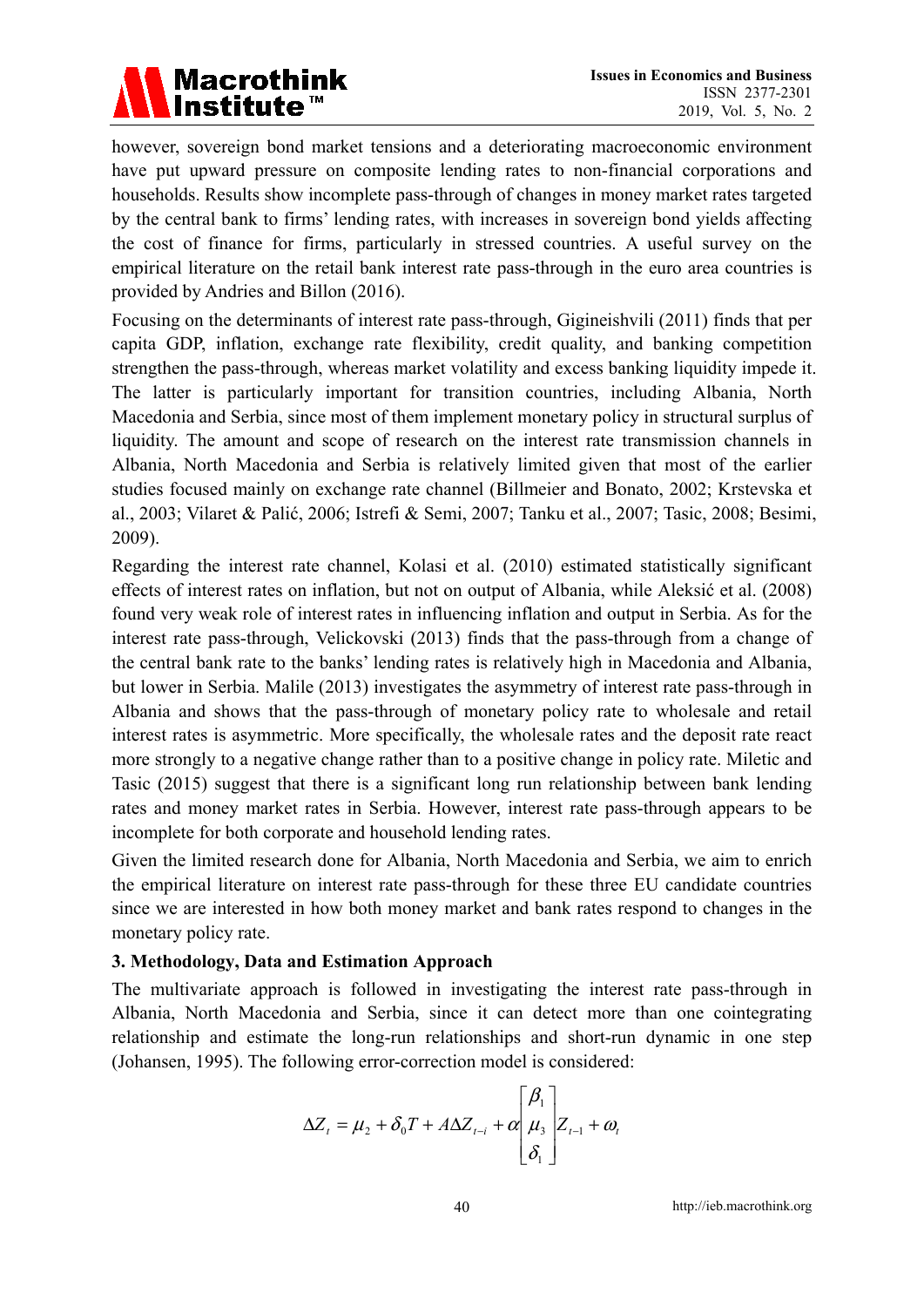### Macrotl

where *Z* denotes the vector of endogenous variables (monetary policy interest rate, money market interest rate, bank borrowing interest rate and bank lending interest rate),  $\mu_2$  and  $\delta_0$  are, respectively, an unrestricted intercept and trend in the error-correction model, *T* is a time trend, *A* is a matrix of coefficients measuring short-run effects,  $\alpha$  is a matrix of coefficients measuring speed of adjustment to equilibrium,  $\beta$ <sup>*l*</sup> denotes the matrix of long-run coefficients,  $\mu_3$  and  $\delta_1$  are, respectively, the restricted intercept and trend in the cointegating vector, and  $\omega$ is the error term.

This analysis will use monthly data for interest rates obtained from Bank of Albania, National Bank of the Republic of North Macedonia and National Bank of Serbia. The investigated period starts in January 2005 for Albania and North Macedonia, while for Serbia it begins in October 2010 due to unavailable data for earlier period. The end of the investigated period is May 2019. In order to avoid the problem of spurious regression, unit root testing is necessary. Before proceeding to formal tests of stationarity, the data is plotted for visual inspection. Figure 1 shows that all interest rates are trending downward, albeit showing different degree of variability, indicating possible non-stationarity of the data since the mean and variance do not appear to be constant.



K-monetary policy interest rate; M-money market interest rate; B-bank borrowing interest rate; L-bank lending interest rate.

Figure 1. Movement of interest rates in three EU candidate countries

As for the formal stationarity tests, the ADF test is applied with and without trend. The number of lags included in the model is selected according to the Akaike and Schwartz criteria. The results from the ADF tests uniformly indicate that the null hypothesis of a unit root cannot be rejected for all investigated variables in levels (Table 1). On the other hand,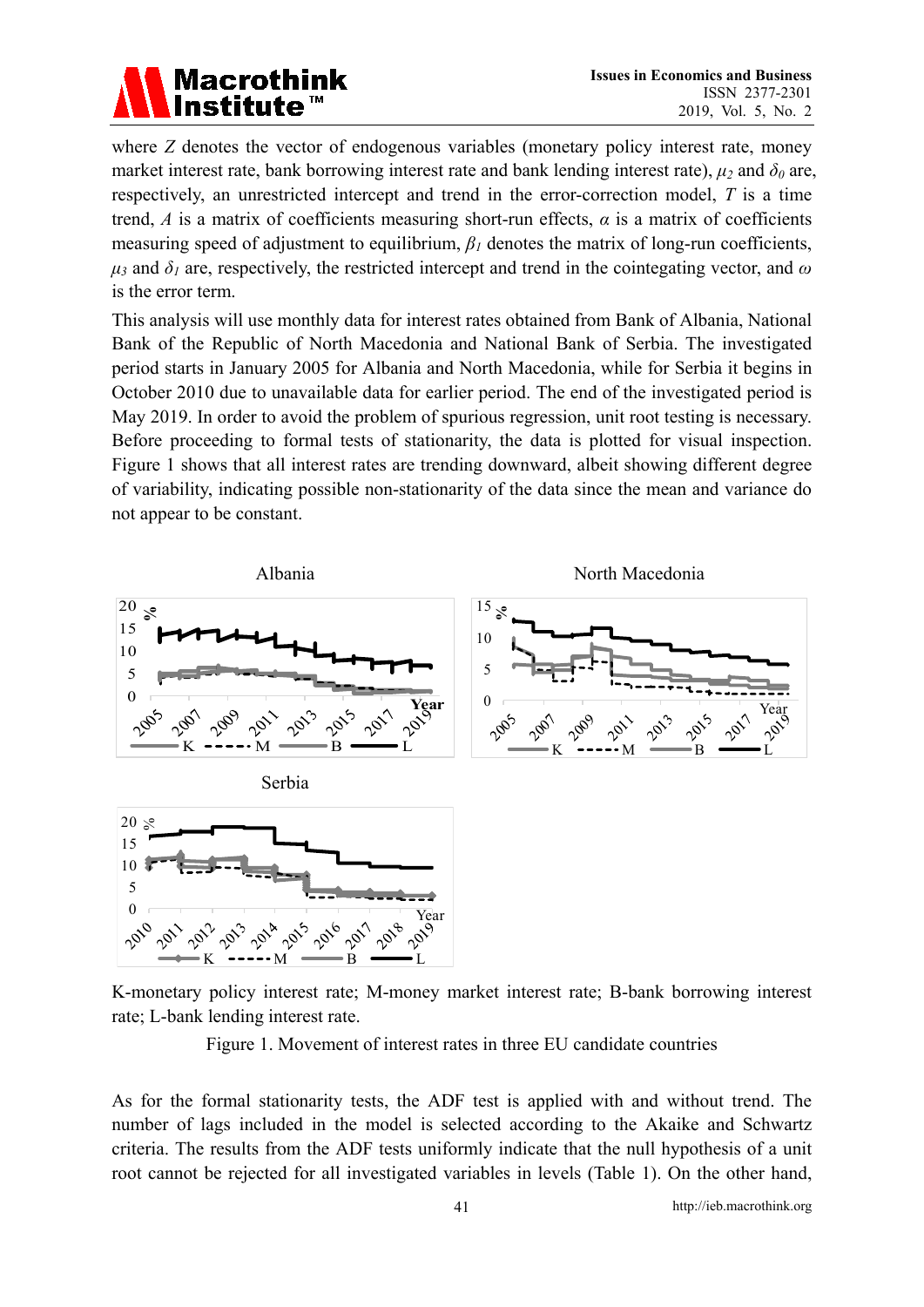

the results robustly suggest that the data in first differences is stationary at the five percent level of significance for all tests conducted. Thus, the overall conclusion is that the data in levels is I(1), that is integrated of order one, which is convenient for the further analysis of applying the error-correction model.

The investigation of interest rate pass-through will rely on a simple two-step generalized least squares estimator, because Bruggemann and Lütkepohl (2005) note that the generalized least squares estimator has better small sample properties than Johansen's maximum likelihood estimator, which is important in this analysis given that it relies on a relatively small sample. In order to obtain a better specified model, a subset model is specified which allows restrictions to be imposed on the short-run parameters and on the adjustment parameters. The subset model is appropriate for the elimination of insignificant coefficients following the "Top-down" procedure in JMulTi (Note 2).

|            |              | Without trend |                    |        | With trend |                    |        |
|------------|--------------|---------------|--------------------|--------|------------|--------------------|--------|
| Variable   | Test         | Albania       | North<br>Macedonia | Serbia | Albania    | North<br>Macedonia | Serbia |
| K          | ADF-Akaike   | 0.386         | 0.109              | 0.874  | 0.381      | 0.469              | 0.445  |
|            | ADF-Schwartz | 0.958         | 0.143              | 0.773  | 0.765      | 0.147              | 0.445  |
| $\Delta K$ | ADF-Akaike   | 0.000         | 0.000              | 0.016  | 0.000      | 0.001              | 0.007  |
|            | ADF-Schwartz | 0.000         | 0.000              | 0.000  | 0.000      | 0.000              | 0.000  |
| M          | ADF-Akaike   | 0.852         | 0.103              | 0.708  | 0.554      | 0.426              | 0.122  |
|            | ADF-Schwartz | 0.852         | 0.103              | 0.858  | 0.554      | 0.426              | 0.122  |
| $\Delta M$ | ADF-Akaike   | 0.000         | 0.001              | 0.000  | 0.000      | 0.005              | 0.000  |
|            | ADF-Schwartz | 0.000         | 0.001              | 0.000  | 0.000      | 0.005              | 0.000  |
| B          | ADF-Akaike   | 0.328         | 0.827              | 0.691  | 0.261      | 0.587              | 0.961  |
|            | ADF-Schwartz | 0.843         | 0.969              | 0.542  | 0.779      | 0.855              | 0.647  |
| $\Delta B$ | ADF-Akaike   | 0.024         | 0.024              | 0.001  | 0.008      | 0.008              | 0.005  |
|            | ADF-Schwartz | 0.000         | 0.000              | 0.000  | 0.000      | 0.000              | 0.002  |
| L          | ADF-Akaike   | 0.816         | 0.874              | 0.962  | 0.270      | 0.315              | 0.097  |
|            | ADF-Schwartz | 0.781         | 0.874              | 0.962  | 0.270      | 0.416              | 0.097  |
| $\Delta L$ | ADF-Akaike   | 0.000         | 0.000              | 0.000  | 0.000      | 0.001              | 0.000  |
|            | ADF-Schwartz | 0.000         | 0.000              | 0.000  | 0.000      | 0.000              | 0.000  |

Table 1. Unit root tests for the levels of the variables (p-value)

Computed in EViews 7.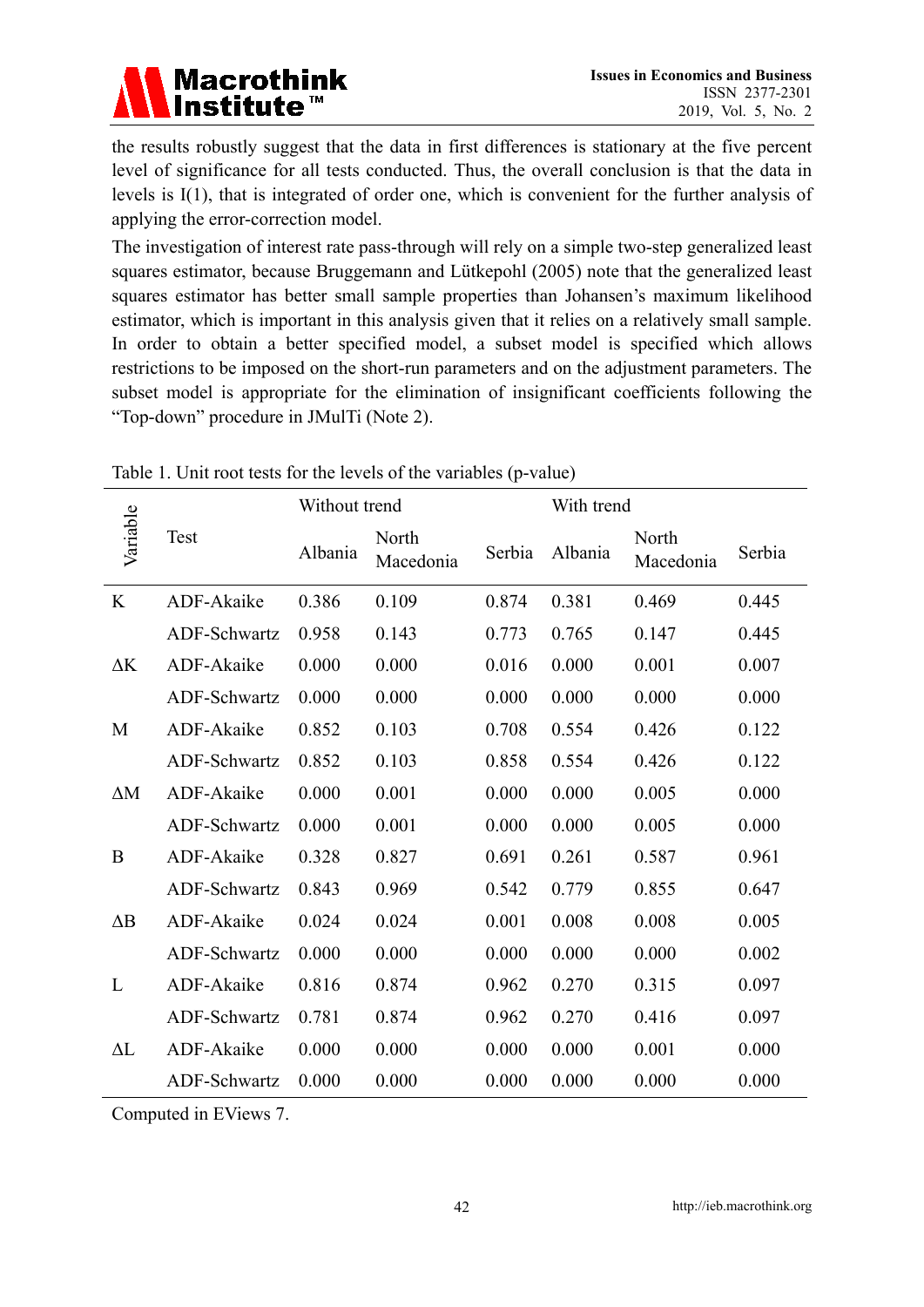

### **4. Results**

The important step in the cointegration analysis is specifying the lag order of the underlying VAR model since it may influence the determination of the cointegration rank and consequently the estimation of coefficients of the model. Lütkepohl and Krätzig (2004) discuss that selecting an unnecessarily large lag order may cause distortion of the power of the tests while choosing a low lag length may lead to size distortions of coefficients. Therefore, in searching for the appropriate lag length we rely on the information criteria. They often indicate different lag lengths. In this case, the results for three out of five criteria suggest two lags for Albania, five lags for North Macedonia and six lags for Serbia (Appendix 1).

The cointegration analysis in the multivariate context requires to determine the cointegration rank. When testing for the cointegation rank, the question of whether an intercept and/or trend should be included in the VAR (variables in first differences) and the cointegration vector (variables in levels) is raised. Regarding the specification of deterministic terms, Harris and Sollis (2003) note that three models can be realistically considered: i) Model 1 the intercept is restricted to the cointegration relations and there is no trend; ii) Model 2 -unrestricted intercepts (in the VAR and the cointegration space) and no trend; iii) Model 3 unrestricted intercepts (in the VAR and the cointegration space) and restricted trend to the cointegration vectors. In our case, it seems that the model 1 is more appropriate given we employ interest rates in our analysis and we do not expect that they drift only in one direction (upward or downward over time), since they fluctuate in both directions due to the business cycle changes. Thus, it is not expected to have linear trend in the levels of the data that is the first differences of the series have a zero mean leading to the restriction of the intercept to the cointegration vector. Nevertheless, other two models are not eliminated a priori and results from the tests are also considered.

Since four endogenous variables are investigated in our model, the cointegration rank should be in a range between zero and three. Two tests of cointegration rank are available in JMulTi 4: the Johansen test and the Saikkonen and Lütkepohl test. As shown in Appendix 2, all three countries reported a minimum cointegration rank of 1 for both tests, implying that the null hypothesis of no cointegration relationships among central bank interest rate, money market interest rate, bank borrowing interest rate and bank lending interest rate could be rejected at the 5% significance level. According to the Johansen test, all three models for Albania suggest two cointegration vectors, while the Saikkonen and Lütkepohl tests suggest one cointegrating vector at the 5 percent level of significance; albeit some of the tests suggest higher number of cointegrating vectors at 10 percent level of significance. Therefore, we proceed the analysis with two cointegrating vectors. Regarding Macedonian and Serbian data, almost all of the tests suggest one and three cointegrating vectors at the 5 percent level of significance, respectively. Given the results from the cointegration rank tests and the discussion above, the cointegration analysis is based on model 1.

The estimation procedure in a cointegration context relies on specifying the order of the variables such that the first ordered variable in each cointegrating vector is selected for normalisation. Since the cointegration tests for the three countries suggest different number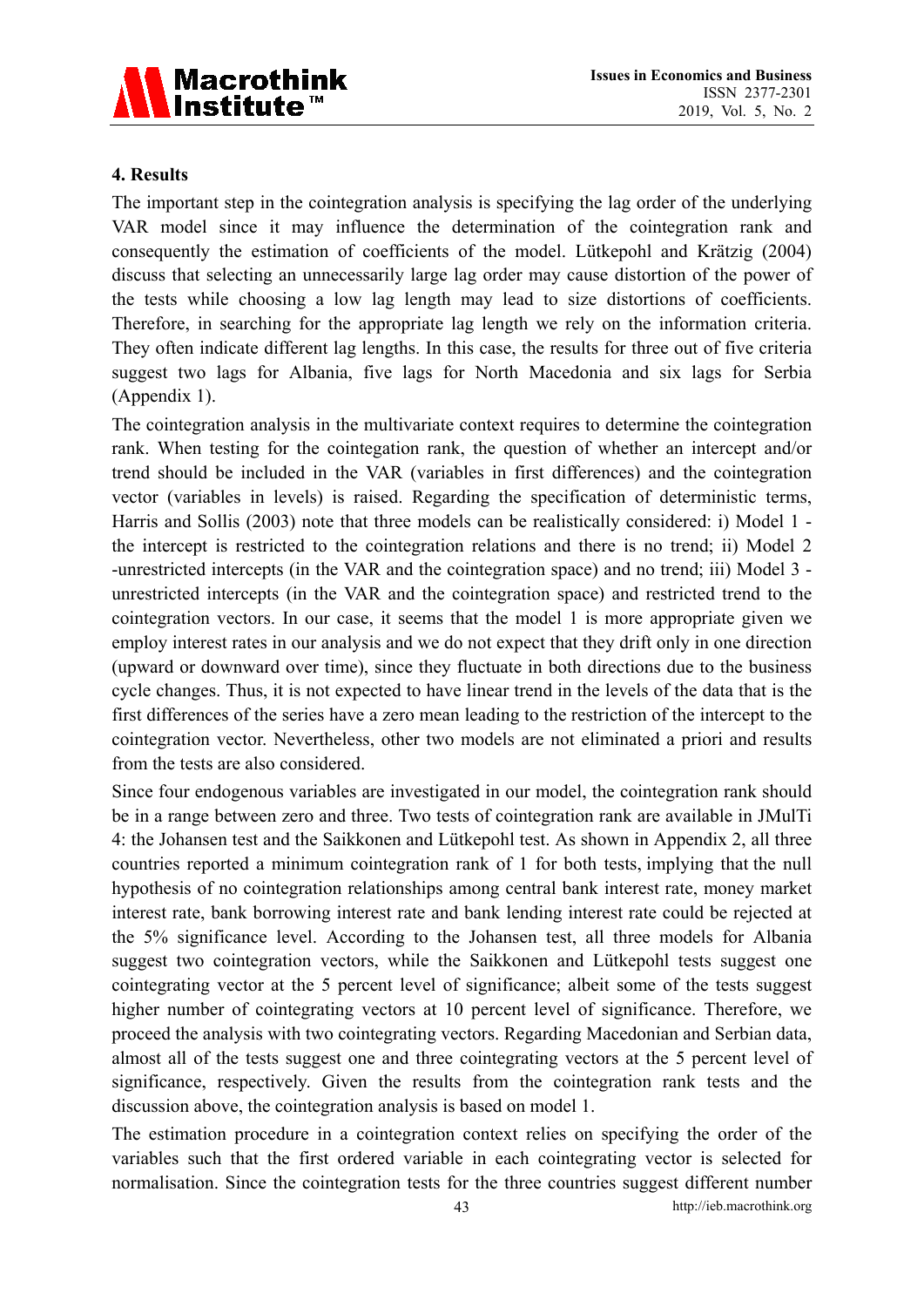

of cointegration vectors as presented above, we have to choose several variables for normalisation. Economic reasoning suggests the following order of normalisation: the bank lending interest rates to be normalized firstly, then banks borrowing interest rates, followed by money market interest rates since it is expected that the central bank interest rate influences the money market rates which transmit the changes to bank borrowing rates that finally as main funding costs affect the bank lending rates.

The diagnostics are checked before interpreting the results. Two tests for residual autocorrelation and normality are presented in Appendix 3. The LM test for residual autocorrelation does not reject the null of no residual autocorrelation at the 5 percent level of significance for the models of all three countries. On the other hand, the Jarque-Bera test suggests that non-normality is present in each model. The diagnostics do not improve significantly upon inclusion of longer lags. Nevertheless, the sample size in our models (173 observations for Albania and North Macedonia and 104 observations for Serbia) is substantially larger than the minimum number of observations in small sample (30), thus we believe it makes hypothesis testing fairly reliable. Therefore, in the next step the results of the model described in the Section 3 are discussed.

The estimated results for all three countries are presented in Table 2. Regarding the results for Albania, the coefficient of the bank lending interest rate is normalized to 1 in the first cointegrating vector, which means that this variable can be treated as dependent and all other variables as independent. The positive sign on the coefficient on the monetary policy interest rate is according to a priori expectations. The coefficient is statistically significant at 5 percent level of significance and suggests that one percentage point increase of the central bank interest rate gives 2.22 percentage points increase in the bank lending interest rate in the long run, ceteris paribus. However, the coefficient value is higher than one which might be result of the relatively short time series that capture a particular stage of the business cycle. This may have also affected the coefficient value of the money market interest rates which has a negative sign and is not according to a priori expectations. In the second cointegrating vector the coefficient of the bank borrowing rate is normalized to 1. The coefficient on the money market interest rate is statistically significant with correct sign suggesting that one percentage point increase of the money market interest rate increases the bank borrowing interest rate by 1.03 percentage points in the long run, ceteris paribus. The coefficient on the central bank interest rate is not significant at any conventional level of significance. Regarding the adjustment coefficients measuring the speed of establishing the long-run equilibrium, they are statistically significant in both cointegrating vectors. Thus, the adjustment parameter in the first cointegrating vector in the equation where the change in bank lending rate is the dependent variable indicates that it adjusts by 41.8 percent of the remaining disequilibrium each month to establish long-run equilibrium. The adjustment coefficient in the second cointegrating vector in the equation where the change in bank borrowing rate is the dependent variable, indicates that it adjusts by 14.9 percent of the remaining disequilibrium each month to establish long-run equilibrium.

The estimations for North Macedonia suggest one cointegrating vector, where the coefficient of the bank lending interest rate is normalized to 1. The coefficient on the monetary policy interest rate is statistically significant at 5 percent level of significance with positive sign and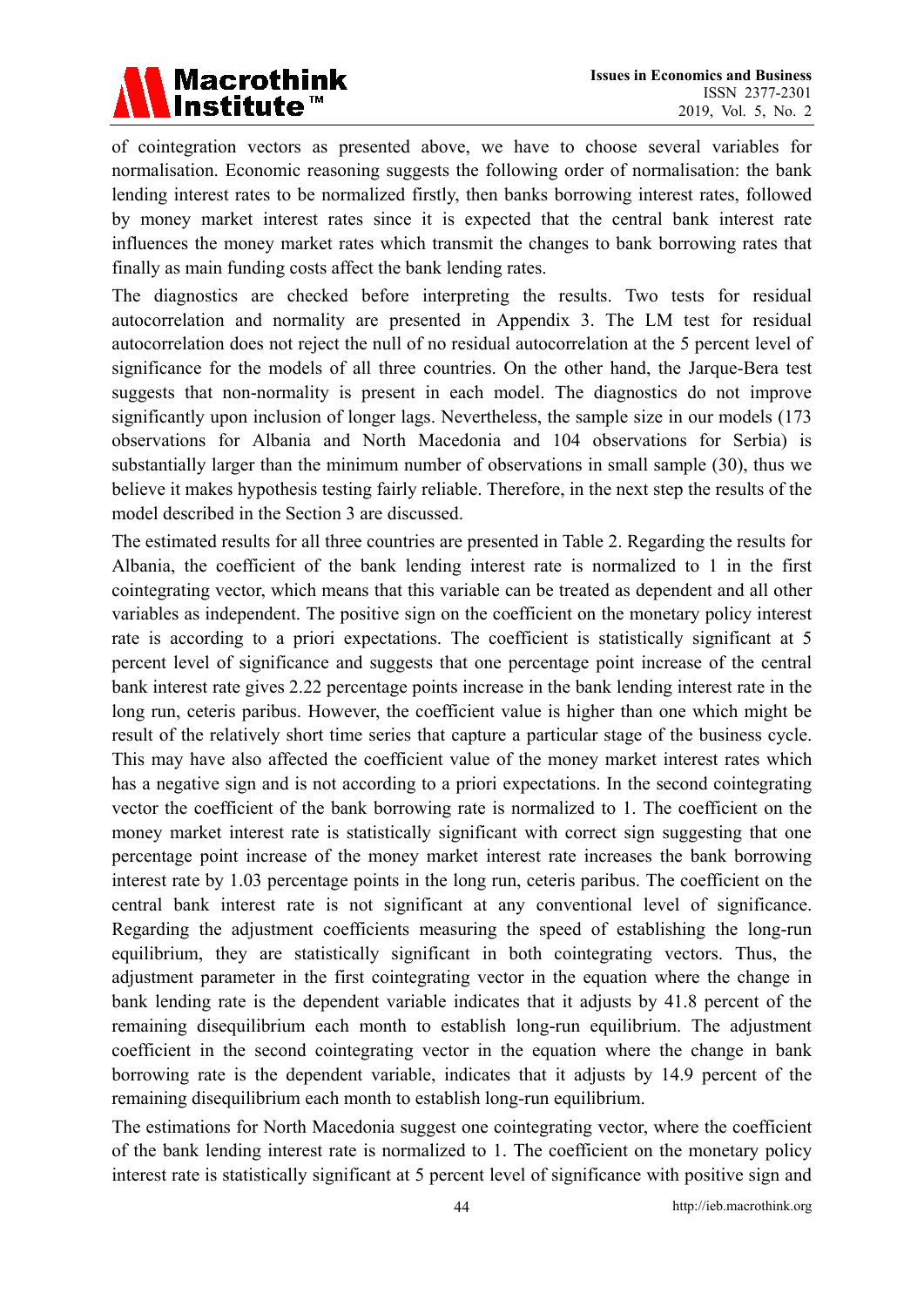

suggests that one percentage point increase of the central bank interest rate results in 1.07 percentage points increase in the bank lending interest rate in the long run, holding other things constant. The coefficients on the money market interest rate and bank borrowing interest rate are not significant at any conventional level of significance. The adjustment coefficient entering the equation where the change in bank lending interest rate is the dependent variable, indicates that it adjusts very slowly by 1.9 percent of the remaining disequilibrium each month to establish long-run equilibrium.

In the case of Serbia, three cointegrating vectors are estimated and thus, we normalise on bank lending interest rate, bank borrowing interest rate and money market interest rate. The estimated coefficients on the central bank interest rate suggest complete pass-through given that they are a little bit over one in all three cointegrating vectors which is not statistically different from one at the 5 percent level of significance. The speed of adjustment parameter from the first cointegrating vector entering the equation where the change in bank lending interest rate is the dependent variable, indicates that it adjusts by 9.9 percent of the remaining disequilibrium each month to establish long-run equilibrium. The adjustment coefficient in the second cointegrating vector in the equation where the change in bank borrowing interest rate is the dependent variable, indicates that it adjusts by 18.5 percent of the remaining disequilibrium each month to establish long-run equilibrium. The adjustment parameter in the third cointegrating vector is not statistically significant.

| Country            | of<br>Order     | Endogenous variables |                     |                  |                          | Speed<br>adjust.                    | of |
|--------------------|-----------------|----------------------|---------------------|------------------|--------------------------|-------------------------------------|----|
|                    | cointeg. vector | K                    | M                   | B                | L                        |                                     |    |
| Albania            | First           | 2.223<br>(0.000)     | $-0.878$<br>(0.002) |                  | $\mathbf{1}$             | $-0.418$<br>$(\Delta L)$<br>(0.000) |    |
|                    | Second          | 0.096<br>(0.602)     | 1.033<br>(0.000)    | $\mathbf{1}$     | $\blacksquare$           | $-0.149$<br>(AB)<br>(0.000)         |    |
| North<br>Macedonia | First           | 1.078<br>(0.005)     | 0.305<br>(0.343)    | 0.148<br>(0.255) | $\mathbf{1}$             | $-0.019$<br>$(\Delta L)$<br>(0.001) |    |
| Serbia             | First           | 1.153<br>(0.000)     |                     |                  | $\mathbf{1}$             | $-0.099$<br>$(\Delta L)$<br>(0.005) |    |
|                    | Second          | 1.096<br>(0.000)     |                     | $\mathbf{1}$     | $\overline{\phantom{a}}$ | $-0.185$<br>(AB)<br>(0.000)         |    |

Table 2. Results from the cointegration analysis of interest rate pass-through

45 http://ieb.macrothink.org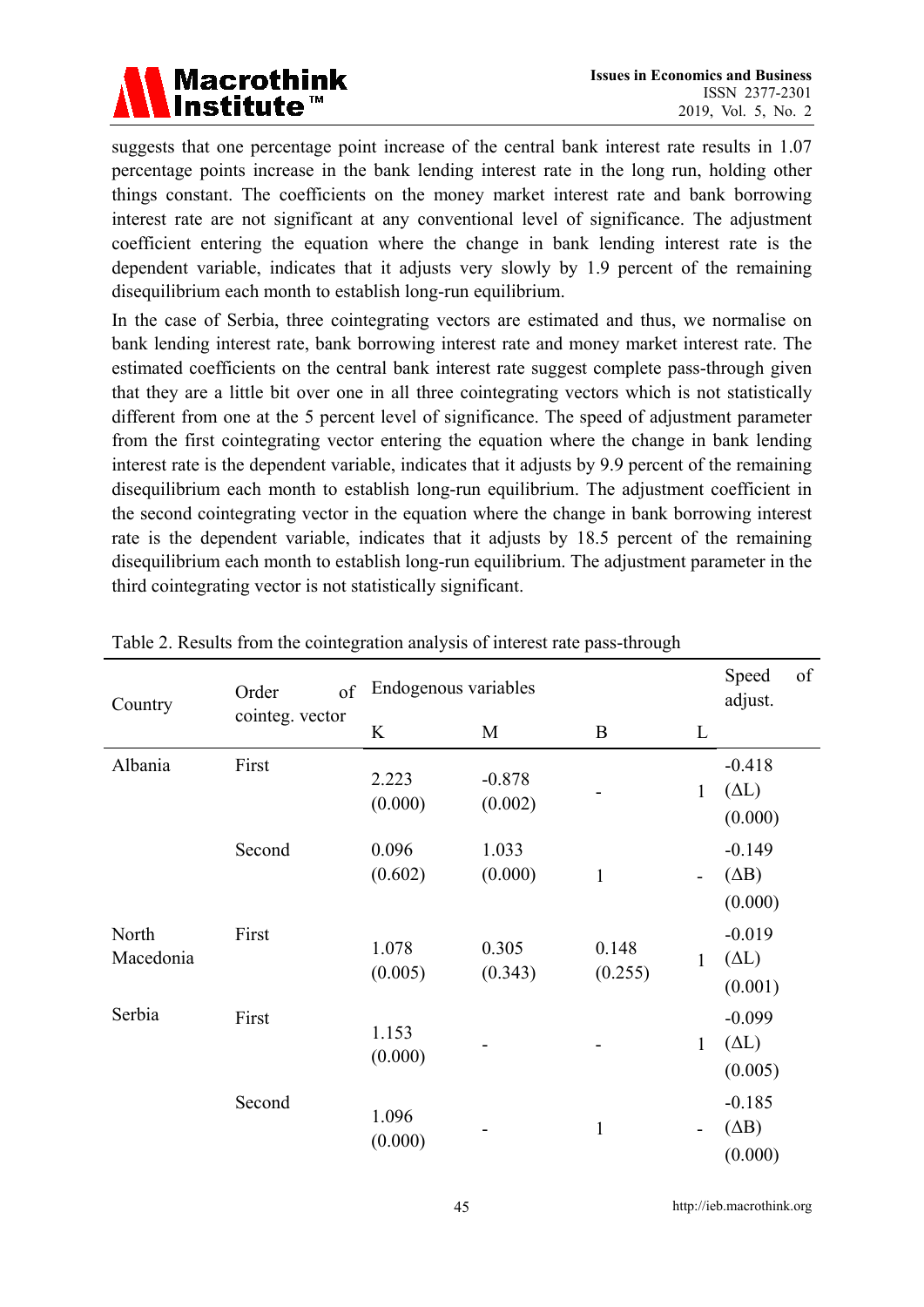| <b>A</b> Macrothink |
|---------------------|
|---------------------|

| Third | 1.044<br>(0.000) |  | $\overline{\phantom{a}}$ | 0.073<br>$\sim$<br>$(\Delta M)$<br>(0.751) |
|-------|------------------|--|--------------------------|--------------------------------------------|
|-------|------------------|--|--------------------------|--------------------------------------------|

The table presents only the most important results for the discussion. The rest of the results of the model are not presented here in order to save space, but are available on request. The values in brackets represent *p*-values of the coefficients.

Computed in JMulTi.

Given that we use data for Albania and North Macedonia from beginning of 2005 until mid of 2019, it could be argued that the Great depression that started in 2008 has prevented efficient interest rate transmission. In other words, a structural break may have occurred regarding the cointegrating relationships, and therefore we employ sample-split Chow test to check the parameter constancy throughout the sample period. The bootstrapped p-values of the test are displayed in Figure 2 and suggest a structural break at the beginning of 2010 for both Albania and North Macedonia, questioning the parameter constancy of the estimation explained above. Therefore, we extend our analysis for these two countries focusing on the period after the structural break.



Figure 2. Bootstrapped p-values of sample-split Chow testComputed in JMulTi

The estimated results for the period after the structural break for both countries are presented in Table 3 (Note 3). In the case of Albania, three cointegrating vectors are estimated that is one vector more in comparison with the results for the whole sample which suggests that the interest rate pass-through has been weakened during the economic and financial crisis. The estimated coefficients on the monetary policy interest rate are statistically significant at 5 percent level of significance, with appropriate sign, and suggest complete pass-through which varies around one in case of money market interest rate and bank borrowing interest rate. On the other hand, it is higher than one in the case of bank lending interest rate (1.4), but still substantially lower than that estimated for the whole sample (2.2). The adjustment coefficient from the first cointegrating vector entering the equation where the change in bank lending interest rate is the dependent variable indicates that it adjusts very fast by 60.9 percent of the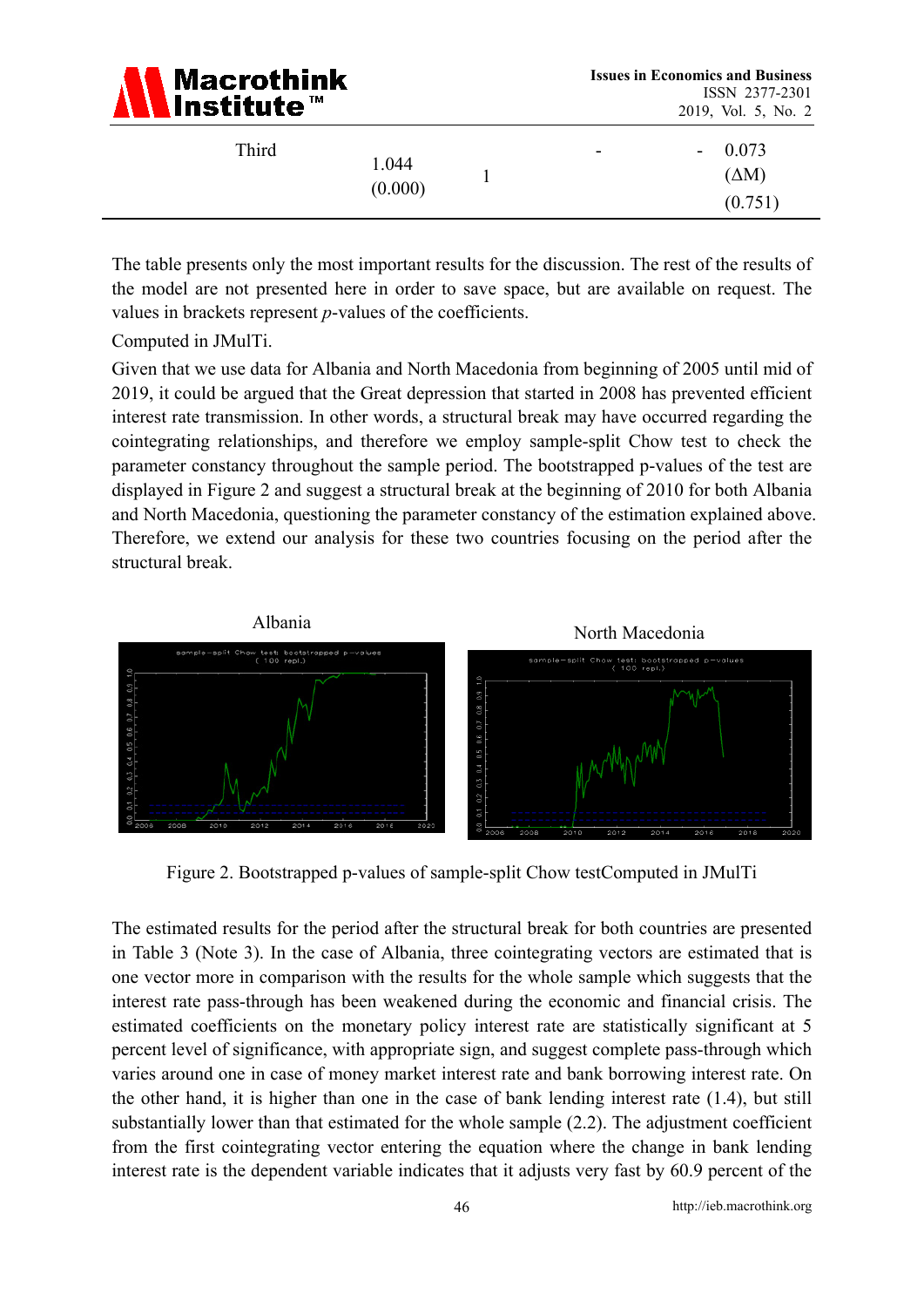

remaining disequilibrium each month to establish long-run equilibrium. The speed of adjustment is also high (61.8 percent) in the second cointegrating vector in the equation, where the change in bank borrowing interest rate is the dependent variable. On the other hand, the adjustment parameter in the third cointegrating vector entering the equation where the change in money market interest rate is the dependent variable, indicates that it adjusts very slowly by 6.8 percent of the remaining disequilibrium each month to establish long-run equilibrium.

Regarding the results for North Macedonia, the model estimates two cointegrating vectors that is one more than that obtained for the whole sample. In the first cointegrating vector where the coefficient of the bank lending interest rate is normalized to 1, the results suggest that one percentage point increase of the monetary policy interest rate results in 1.03 percentage points increase in the bank lending interest rate in the long run, holding other things constant. The increase of the money market interest rate by one percentage point gives 1.44 percentage points increase in the bank lending interest rate in the long run, ceteris paribus. Regarding the second cointegrating vector where the coefficient of the bank borrowing interest rate is normalized to 1, only the coefficient on money market interest rate is statistically significant at 5 percent level of significance and suggest that one percentage point increase of the money market interest rate results in 2.28 percentage points increase in the bank borrowing interest rate in the long run, holding other things constant. The speed of adjustment parameters in both cointegrating vectors are statistically significant at conventional level of significance, but they are relatively low and the sign of the coefficient in the second cointegrating vector entering the equation where the change in bank borrowing interest rate is the dependent variable is opposite than expected.

| Country            | Order of cointeg. | Endogenous variables |                  |                |              | of<br>Speed<br>adjust.             |
|--------------------|-------------------|----------------------|------------------|----------------|--------------|------------------------------------|
|                    | vector            | K                    | M                | B              | $\mathbf{L}$ |                                    |
| Albania            | First             | 1.408<br>(0.000)     |                  | $\overline{a}$ | $\mathbf{1}$ | $-0.609$ ( $\Delta L$ )<br>(0.000) |
|                    | Second            | 1.133<br>(0.00)      |                  | $\mathbf{1}$   |              | $-0.068$ ( $\Delta B$ )<br>(0.113) |
|                    | Third             | 0.970<br>(0.000)     | 1                |                |              | $-0.618$ ( $\Delta M$ )<br>(0.000) |
| North<br>Macedonia | First             | 1.031<br>(0.000)     | 1.441<br>(0.000) |                | $\mathbf{1}$ | $-0.042$ ( $\Delta L$ )<br>(0.014) |
|                    | Second            | 0.411<br>(0.385)     | 2.281<br>(0.000) | $\mathbf{1}$   |              | $0.074~(\Delta M)$<br>(0.000)      |

Table 3. Results from the cointegration analysis of interest rate pass-through

47 http://ieb.macrothink.org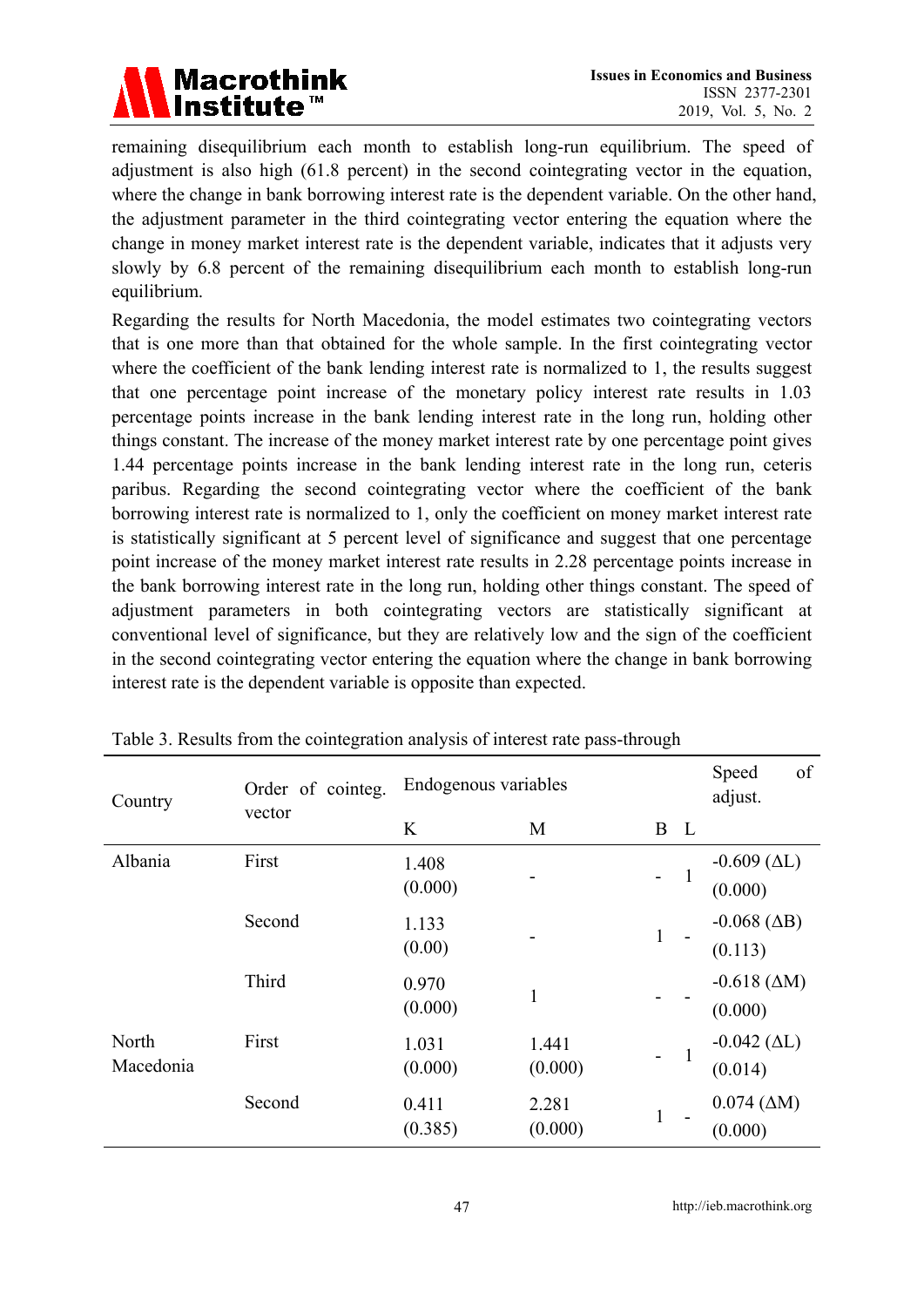

The table presents only the most important results for the discussion. The rest of the results of the model are not presented here in order to save space, but are available on request. The values in brackets represent *p*-values of the coefficients.

Although in the multivariate approach all variables for interest rates are treated as potentially endogenous, it should be mentioned that some of the variables described in the Section 3 may be weakly exogenous since, according to economic reasoning, it is expected that the monetary policy interest rate influences the deposit market interest rate and banks' borrowing and lending interest rates. Thus, we test whether the monetary policy interest rate is weakly exogenous variable (Appendix 4). In the case of Albania, our results suggest that the adjustment coefficient of the monetary policy interest rate is restricted to zero and thus, indicates that it is a weakly exogenous variable in the second cointegrating vector where the coefficient of the bank borrowing interest rate is normalized to 1. If shorter sample (2010 -2019) is considered for Albania, the results suggest that the monetary policy interest rate is a weakly exogenous variable only with respect to money market interest rate. The results for North Macedonia suggest that the weak exogeneity is estimated only in the model for shorter sample. Namely, the adjustment coefficient of the monetary policy interest rate is restricted to zero which indicates that it is a weakly exogenous variable in the second cointegrating vector where the coefficient of the bank borrowing interest rate is normalized to 1. As for Serbia, the results suggest that the monetary policy interest rate is a weakly exogenous variable only with respect to money market interest rate. In general, our results suggest that the monetary policy interest rate may be considered as a weakly exogenous variable with respect to money market interest rate and bank borrowing interest rate, but not with respect to bank lending interest rate.

In comparative context, the results suggest more effective interest rate transmission mechanism in Albania and Serbia than in North Macedonia. Namely, the interest rate pass-through is complete to money market interest rate, bank borrowing interest rate and bank lending interest rate in both Albania and Serbia, albeit it has been weakened in Albania during the economic and financial crisis. Nevertheless, the speed of adjustment of interest rates to its long run equilibrium is much faster in Albania than in Serbia. On the other hand, the interest rate pass-through in North Macedonia is only complete to the bank lending rate. At the same time, the speed of adjustment to the long run equilibrium is slow, indicating less effective interest rate transmission.

### **5. Conclusion**

This study investigated the speed and extent of the response of money market and retail interest rates to changes in the monetary policy interest rate over the period 2005-2019 for Albania and North Macedonia and over the period 2010-2019 for Serbia. We put particular emphasis on the stability of interest rate pass-through during the global economic and financial crisis. We rely on a standard error-correction model to estimate the interest rate pass-through.

Results suggest a complete interest rate pass-through in Albania, albeit it has been weakened during the economic and financial crisis. It varies around one in case of money market interest rate and bank borrowing interest rate. On the other hand, it is higher than one in the case of bank lending interest rate which might be result of relatively short sample covering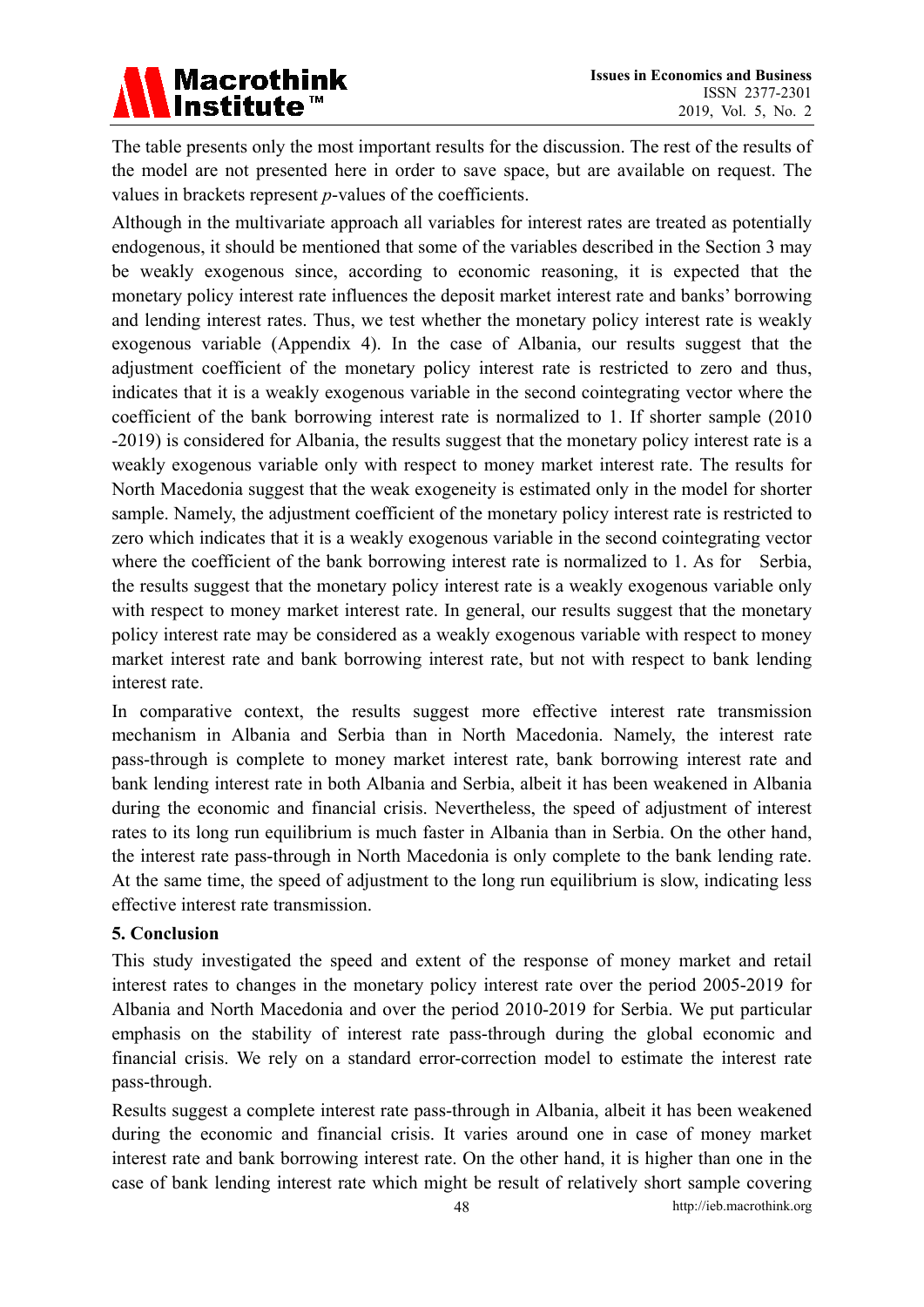

mainly downward movement of interest rates. The relatively fast speed of adjustment indicates an effective interest rate transmission channel. In Macedonian case, the changes of the monetary policy interest rate are transmitted completely to the bank lending interest rate, albeit the speed of adjustment is relatively slow. On the other hand, the monetary policy interest rate does not affect the bank borrowing interest rate. The transmission via the money market rate has improved after the global economic and financial turmoil since both the bank borrowing interest rate and bank lending interest rate are affected by the money market interest rate changes. In the case of Serbia, the model also estimates complete interest rate pass-through indicating that the monetary policy interest rate changes are transmitted into retail rates offered by the banks to savers and borrowers in the long run. Nevertheless, the speed of adjustment is relatively slow which is still faster than in the case of North Macedonia, but much lower than the one estimated for Albania.

In general, the estimated speed and extent of the response of money market interest rate and bank retail interest rates to changes in the monetary policy interest rate gives an indication of effective interest rate transmission channel in case of Albania and Serbia. On the other hand, it is moderately effective in the case of North Macedonia given that the central bank rate changes affect mainly bank lending interest rate but not borrowing interest rate.

#### **References**

Aleksić, M., Đurđević, M., Palić, M., & Tasić, N. (2008). Interest Rate Transmission in a Dollarized Economy: The Case of Serbia. National Bank of Serbia Working Paper No.15.

Andries, N., & Billon, S. (2016). Retail bank interest rate pass-through in the euro area: An empirical survey. *Economic Systems*, *40*(1). 170-194. https://doi.org/10.1016/j.ecosys.2015.06.001

Angeloni, I., Kashyap, A. K., Mojon, B., & Terlizzese, D. (2003). Monetary policy transmission in the euro area: where do we stand? In I. Angeloni, A. K. Kashyap, & B. Mojon (Eds.), *Monetary Policy Transmission in the euro area* (pp. 383-430). Cambridge: Cambridge University Press. https://doi.org/10.1017/CBO9780511492372

Besimi, F. (2009). *Monetary and Exchange Rate Policy in Macedonia: Accession to the European Union*. LAP Lambert Academic Publishing.

Billmeier, A., & Bonato, L. (2002). Exchange rate pass through and monetary policy in Croatia. International Monetary Fund Working Paper No.02/109. https://doi.org/10.5089/9781451853223.001

Borstel, J. V., & Eickmeier, S., & Krippner, L. (2016). The interest rate pass-through in the euro area during the sovereign debt crisis. *Journal of International Money and Finance, 68*. 386-402. https://doi.org/10.1016/j.jimonfin.2016.02.014

Bruggemann, R., & Lütkepohl, H. (2005). Practical problems with reduced-rank ML estimators for cointegration parameters and a simple alternative. *Oxford Bulletin of Economics and Statistics*, *50*(5). 673-690. https://doi.org/10.1111/j.1468-0084.2005.00136.x

De Bondt, G. J. (2005). Interest rate pass-through: Empirical result for the Euro area. *German Economic Review*, *6*(1), 37-78. https://doi.org/10.1111/j.1465-6485.2005.00121.x

Gigineishvili, N. (2011). Determinants of Interest Rate Pass-Through: Do Macroeconomic Conditions and Financial Market Structure Matter? International Monetary Fund Working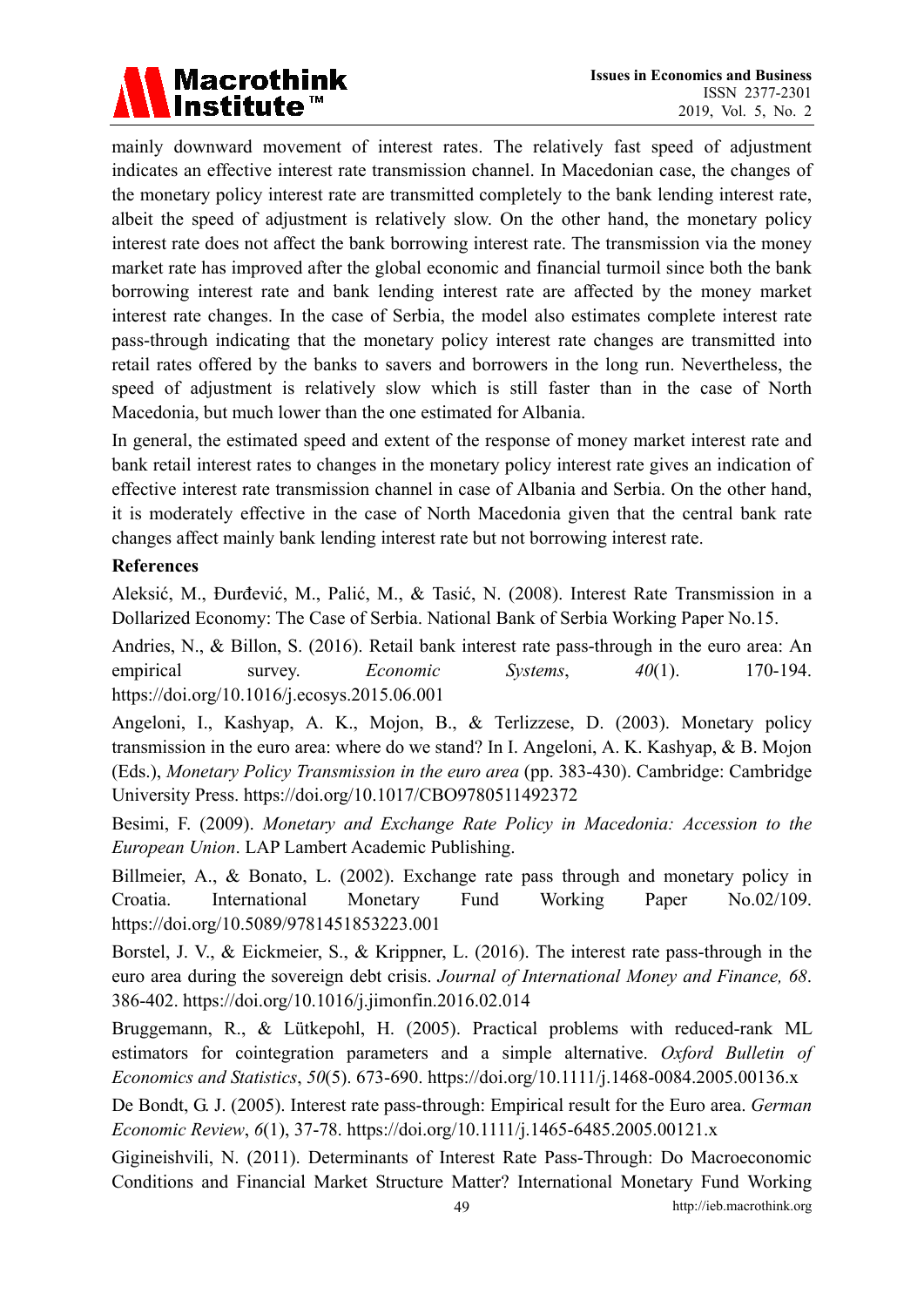

Paper No.11/176.

Harris, R., & Sollis, R. (2003). *Applied time series: modelling and forecasting*. Chichester: John Wiley & Sons.

Hefferman, S. (1996). *Modern Banking in Theory and Practice*. Wiley.

Holton, S., & d'Acri, C. R. (2015). Jagged cliffs and stumbling blocks: interest rate pass-through fragmentation during the euro area crisis. European Central Bank Working Paper No.1850.

Hristo, N., Hülsewig, O., & Wollmershäuser, T. (2014). The interest rate pass-through in the Euro area during the global financial crisis. *Journal of Banking & Finance, 48*, 104-119. https://doi.org/10.1016/j.jbankfin.2014.08.004

Istrefi, K., & Semi, V. (2007). Exchange rate pass through in Albania: Evidence from vectors of autoregression. Bank of Albania.

Johansen, S. (1995). *Likelihood-based inference in cointegrated vector autoregressive models*. Oxford: Oxford University Press. https://doi.org/10.1093/0198774508.001.0001

Kapuściński, M., & Stanisławska, E. (2018). Measuring bank funding costs in the analysis of interest rate pass-through: Evidence from Poland. *Economic Modelling*, *70*(C), 288-300. https://doi.org/10.1016/j.econmod.2017.11.009

Kolasi, G., Shijaku, H., & Shtylla, D. (2010). Monetary transmission mechanism in Albania. Bank of Albania.

Krstevska, A., Bojceva, T. S., Stojanova, D. B., & Besimi, F. (2003). Exchange rate pass-through and monetary strategy of the National Bank of the Republic of Macedonia. National Bank of the Republic of Macedonia Economic Researches No. II/2003.

Kwapil, C., & Scharler, J. (2006). Limited Pass-Through from Policy to Retail Interest Rates: Empirical Evidence and Macroeconomic Implications. *Oesterreichische Nationalbank (Austrian Central Bank) Monetary Policy & the Economy, 4*, 26-36.

Liu, M. H., Margaritis, D., & Tourani-Rad, A. (2008). Monetary policy transparency and pass-through of retail interest rates. *Journal of Banking & Finance*, *32*(4), 501-511. https://doi.org/10.1016/j.jbankfin.2007.06.012

Lütkepohl, H., & Krätzig, M. (2004). *Applied time series econometrics*. Cambridge: Cambridge University Press. https://doi.org/10.1017/CBO9780511606885

Malile, I. (2013). Asymmetry of Interest Rate Pass-Through in Albania. *Academic Journal of Interdisciplinary Studies*, *2*(9). https://doi.org/10.5901/ajis.2013.v2n9p539

McAdam, P., & Morgan, J. (2001). The monetary transmission mechanism at the euro-area level: issues and results using structural macroeconomic models. European Central Bank Working Paper No.93.

Miletic, S., & Tasic, N. (2015). Interest rate pass-through in Serbia: An asymmetric threshold cointegration analysis. Faculty of Business Economics and Entrepreneurship in Serbia.

Paries, M. D., Moccero, D. N., Krylova, E., & Marchini, C. (2014). The retail bank interest rate pass-through the case of the euro area during the financial and sovereign debt crisis. European Central Bank Occasional Paper No.155.

Rosen, R. J. (2002). What goes up must come down? Asymmetries and Persistence in Bank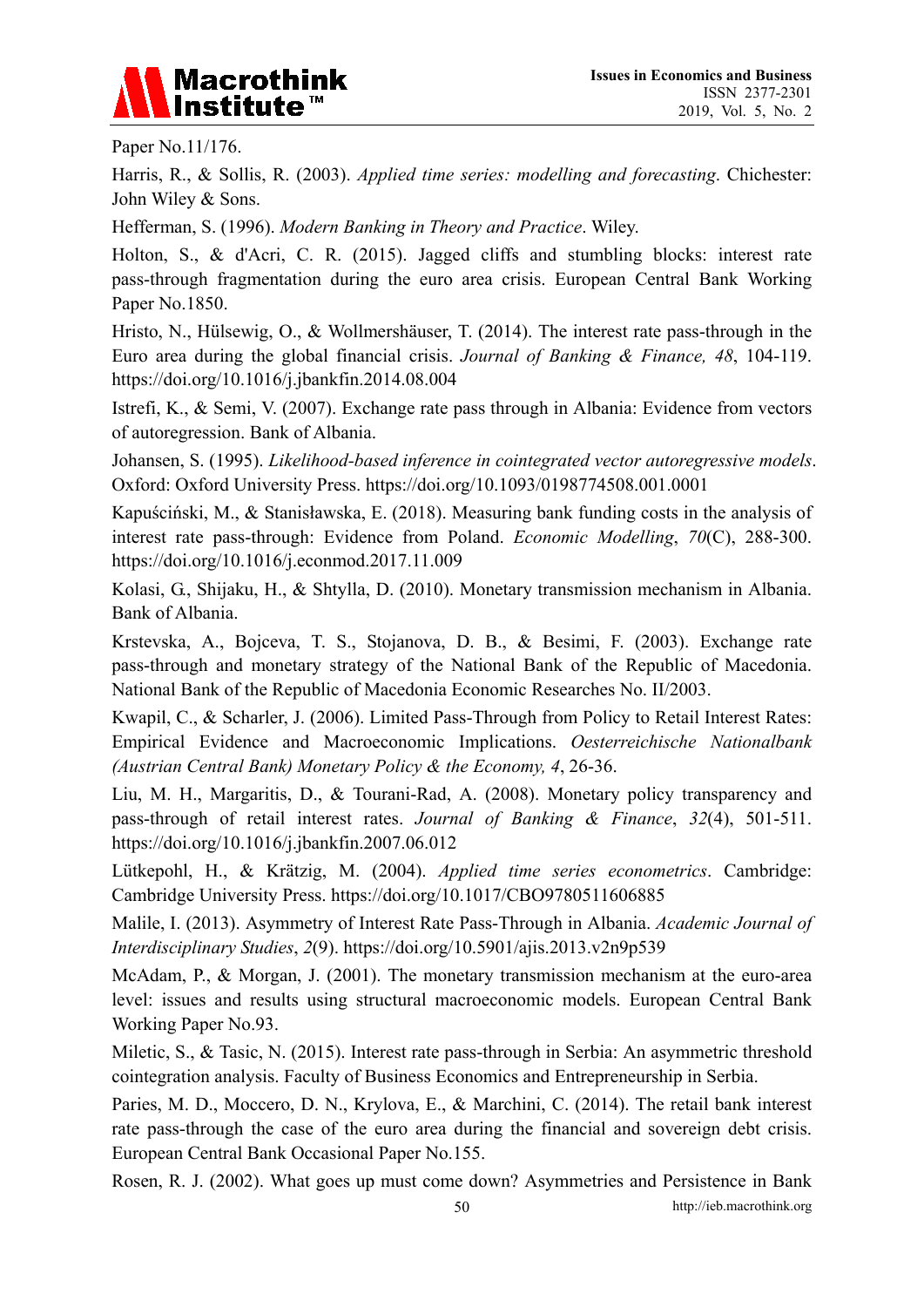

Deposit Rates. *Journal of Financial Services Research*, *21*(3), 173-193. https://doi.org/10.1023/a:1015085826129

Rousseas, S. (1985). A Markup Theory of Bank Loan Rates. *Journal of Post Keynesian Economics, 8*, 135-144. https://doi.org/10.1080/01603477.1985.11489549

Sander, H., & Kleimeier, S. (2004). Convergence in euro-zone retail banking? What interest rate pass-through tells us about monetary policy transmission, competition and integration. *Journal of International Money and Finance, 23*(3), 461-492. https://doi.org/10.1016/j.jimonfin.2004.02.001

Sørensen, C. K., & Werner, T. (2006). Bank Interest Rate Pass-Through in the Euro Area. European Central Bank Working Paper No.580.

Tanku, A., Vika, I., & Gjermeni, M. (2007). The Role of Exchange Rate in an IT Framework, What do We Do? Bank of Albania.

Tasic, N. (2008). Exchange rate pass-through in Serbia: 2001-2007. National Bank of Serbia Working Paper No.10.

Velickovski, I. (2013). Assessing Independent Monetary Policy in Small, Open and Euroized Countries: Evidence from Western Balkan. *Empirical Economics, 45*(1), 137-156. https://doi.org/10.1007/s00181-012-0612-2

Vilaret, S., & Palić, M. (2006). Exchange rate pass-through effect on prices in Serbia. National Bank of Serbia Working Paper.

Wang, K. M., & Lee, Y. M. (2009). Market volatility and retail interest rate pass-through. *Economic Modelling, 26*(6), 1270-1282. https://doi.org/10.1016/j.econmod.2009.06.002

### **Notes**

Note 1. The rest of the Western Balkan countries adopted some form of fixed exchange rate (Bosnia adopted currency board, while Montenegro and Kosovo adopted euro as an official currency) which prevented implementation of independent monetary policy and therefore, they are not part of further analysis in this paper.

Note 2. The "top-down" procedure starts from the last variable in the model and, based on the Akaike information criterion, checks if deleting it improves the specification of the model.

Note 3. We have followed the same approach in terms of specifying the lag order and determining the cointegration rank as explained previously for the model using the whole sample. The results of these tests are not presented here in order to save space, but are available on request.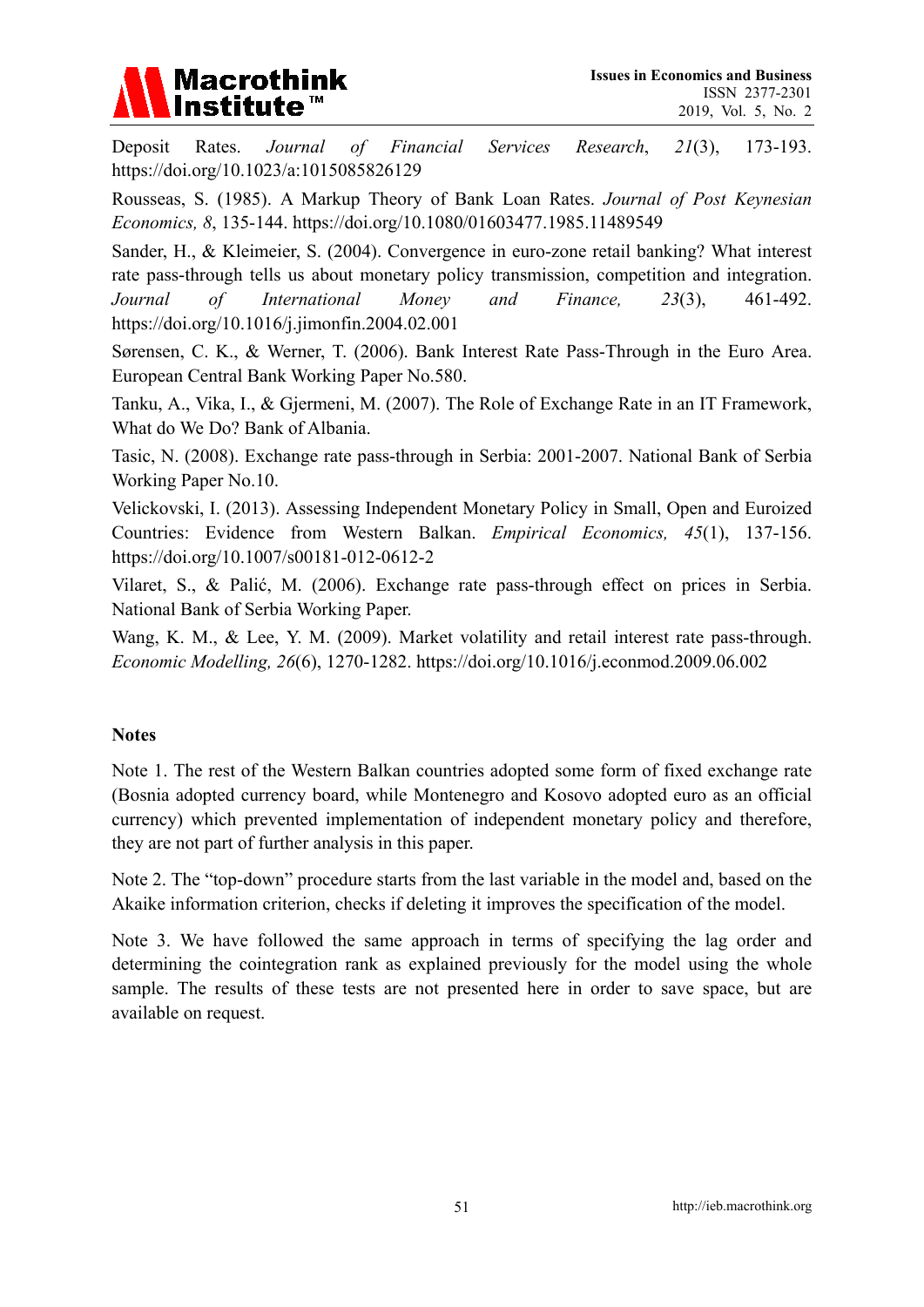

### **Appendices**

|  | Appendix 1. Lag length selection according to the Information criteria |
|--|------------------------------------------------------------------------|

| Lag              | LogL            | LR        | <b>FPE</b>  | <b>AIC</b>   | <b>SC</b>    | HQ           |
|------------------|-----------------|-----------|-------------|--------------|--------------|--------------|
| Albania          |                 |           |             |              |              |              |
| $\boldsymbol{0}$ | $-777.4384$     | <b>NA</b> | 0.098516    | 9.033970     | 9.106878     | 9.063548     |
| $\mathbf{1}$     | 4.626916        | 1518.924  | 1.40e-05    | 0.177724     | $0.542266*$  | $0.325616*$  |
| $\boldsymbol{2}$ | 25.24694        | 39.09462* | $1.33e-05*$ | $0.124313*$  | 0.780489     | 0.390520     |
| 3                | 38.47290        | 24.46421  | 1.38e-05    | 0.156383     | 1.104193     | 0.540903     |
| $\overline{4}$   | 49.44174        | 19.78194  | 1.46e-05    | 0.214546     | 1.453991     | 0.717381     |
| 5                | 63.70700        | 25.06728  | 1.49e-05    | 0.234601     | 1.765679     | 0.855750     |
| 6                | 68.92378        | 8.925830  | 1.70e-05    | 0.359263     | 2.181975     | 1.098726     |
|                  | North Macedonia |           |             |              |              |              |
| $\boldsymbol{0}$ | -915.0802       | <b>NA</b> | 0.708533    | 11.00695     | 11.08163     | 11.03726     |
| $\mathbf{1}$     | 296.9570        | 2351.497  | 4.26e-07    | $-3.316850$  | $-2.943438$  | $-3.165290$  |
| $\overline{2}$   | 350.2504        | 100.8426  | 2.73e-07    | $-3.763478$  | $-3.091336*$ | $-3.490670*$ |
| 3                | 372.9740        | 41.90945  | 2.52e-07    | $-3.844000$  | $-2.873128$  | $-3.449945$  |
| $\overline{4}$   | 389.2891        | 29.30851  | 2.51e-07    | $-3.847774$  | $-2.578171$  | $-3.332470$  |
| 5                | 405.9393        | 29.11290* | $2.50e-07*$ | $-3.855560*$ | $-2.287228$  | $-3.219009$  |
| 6                | 418.1549        | 20.77389  | 2.63e-07    | $-3.810239$  | $-1.943177$  | $-3.052439$  |
| Serbia           |                 |           |             |              |              |              |
| $\boldsymbol{0}$ | $-569.2970$     | <b>NA</b> | 1.598476    | 11.82056     | 11.92673     | 11.86349     |
| $\mathbf{1}$     | 32.78565        | 1142.095  | 9.03e-06    | $-0.263622$  | 0.267247     | $-0.048964$  |
| $\overline{2}$   | 95.31631        | 113.4577  | 3.47e-06    | $-1.223017$  | $-0.267454*$ | $-0.836634*$ |
| 3                | 110.7326        | 26.70041  | 3.52e-06    | $-1.210982$  | 0.169276     | $-0.652873$  |
| 4                | 130.3527        | 32.36296  | 3.30e-06    | $-1.285622$  | 0.519330     | $-0.555788$  |
| 5                | 143.4066        | 20.45573  | 3.55e-06    | $-1.224879$  | 1.004767     | $-0.323319$  |
| 6                | 178.1194        | 51.53235* | 2.46e-06*   | $-1.610709*$ | 1.043632     | $-0.537424$  |
| 7                | 186.4308        | 11.65312  | 2.97e-06    | $-1.452182$  | 1.626854     | $-0.207171$  |

\* indicates lag order selected by the criterion

LR: sequential modified LR test statistic (each test at 5% level); PE: Final prediction error; AIC: Akaike information criterion; SC: Schwarz information criterion; HQ: Hannan-Quinn information criterion.

Computed in EViews 7.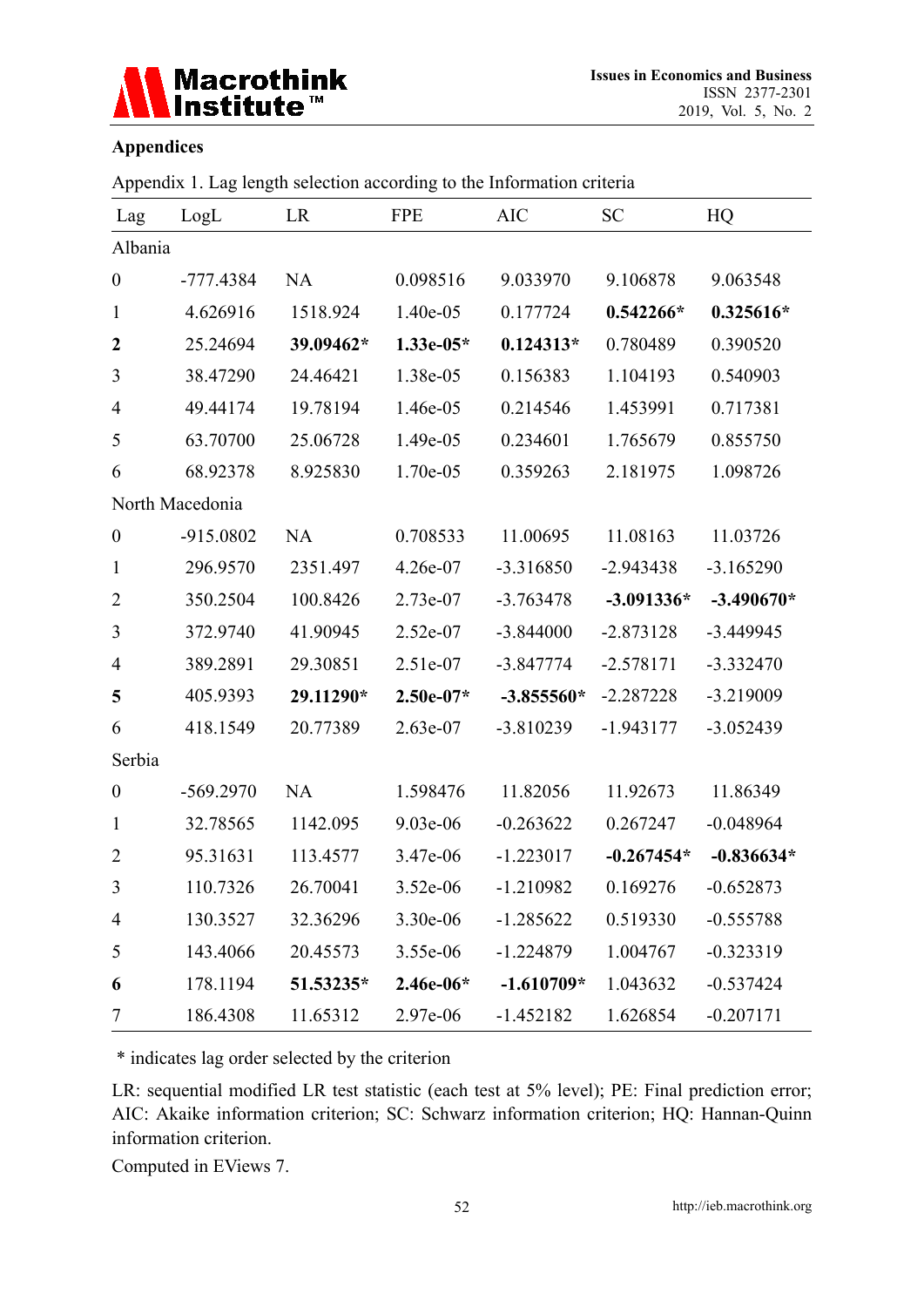

**Issues in Economics and Business**  ISSN 2377-2301 2019, Vol. 5, No. 2

|           |                |                  | Albania               |                                            |              | North Macedonia                            | Sebia        |                                      |
|-----------|----------------|------------------|-----------------------|--------------------------------------------|--------------|--------------------------------------------|--------------|--------------------------------------|
| Method    | Model          | Number<br>of CVs | $\mathbf{p}$<br>value | Suggested<br>number of value<br><b>CVs</b> | $\mathbf{p}$ | Suggested<br>number of value<br><b>CVs</b> | $\mathbf{p}$ | Suggested<br>number of<br><b>CVs</b> |
| Johansen  | $\mathbf{1}$   | $\boldsymbol{0}$ | 0.000                 | $\overline{2}$                             | 0.000        | $\mathbf{1}$                               | 0.000        | 3                                    |
| trace     |                | $\mathbf{1}$     | 0.001                 |                                            | 0.334        |                                            | 0.000        |                                      |
| test      |                | $\overline{2}$   | 0.068                 |                                            | 0.440        |                                            | 0.005        |                                      |
|           |                | 3                | 0.327                 |                                            | 0.867        |                                            | 0.358        |                                      |
|           | $\overline{2}$ | $\boldsymbol{0}$ | 0.000                 | $\overline{2}$                             | 0.000        | $\overline{2}$                             | 0.000        | $\overline{2}$                       |
|           |                | $\mathbf{1}$     | 0.001                 |                                            | 0.007        |                                            | 0.007        |                                      |
|           |                | $\overline{2}$   | 0.138                 |                                            | 0.366        |                                            | 0.229        |                                      |
|           |                | $\mathfrak{Z}$   | 0.476                 |                                            | 0.227        |                                            | 0.515        |                                      |
|           | $\overline{3}$ | $\boldsymbol{0}$ | 0.000                 | $\overline{2}$                             | 0.000        | $\mathbf{1}$                               | 0.000        | $\overline{3}$                       |
|           |                | $\mathbf{1}$     | 0.002                 |                                            | 0.477        |                                            | 0.000        |                                      |
|           |                | $\overline{2}$   | 0.125                 |                                            | 0.418        |                                            | 0.032        |                                      |
| Saikkonen | $\mathbf{1}$   | $\boldsymbol{0}$ | 0.004                 | $\mathbf{1}$                               | 0.000        | $\mathbf{1}$                               | 0.000        | 3                                    |
| and       |                | $\mathbf{1}$     | 0.090                 |                                            | 0.538        |                                            | 0.000        |                                      |
| Lütkepohl |                | $\overline{2}$   | 0.016                 |                                            | 0.940        |                                            | 0.001        |                                      |
| test      |                | $\overline{3}$   | 0.347                 |                                            | 0.996        |                                            | 0.803        |                                      |
|           | $\overline{2}$ | $\boldsymbol{0}$ | 0.000                 | $\mathbf{1}$                               | 0.000        | $\mathbf{1}$                               | 0.000        | 3                                    |
|           |                | $\mathbf{1}$     | 0.213                 |                                            | 0.907        |                                            | 0.005        |                                      |
|           |                | $\overline{2}$   | 0.199                 |                                            | 0.514        |                                            | 0.011        |                                      |
|           |                | $\mathfrak{Z}$   | 0.944                 |                                            | 0.854        |                                            | 0.923        |                                      |
|           | $\overline{3}$ | $\boldsymbol{0}$ | 0.009                 | $\mathbf{1}$                               | 0.002        | $\mathbf{1}$                               | 0.000        | 3                                    |
|           |                | $\mathbf 1$      | 0.220                 |                                            | 0.146        |                                            | 0.000        |                                      |
|           |                | $\overline{2}$   | 0.071                 |                                            | 0.334        |                                            | 0.011        |                                      |

Appendix 2. Results from the tests of cointegration rank

Computed in JMulTi 4.